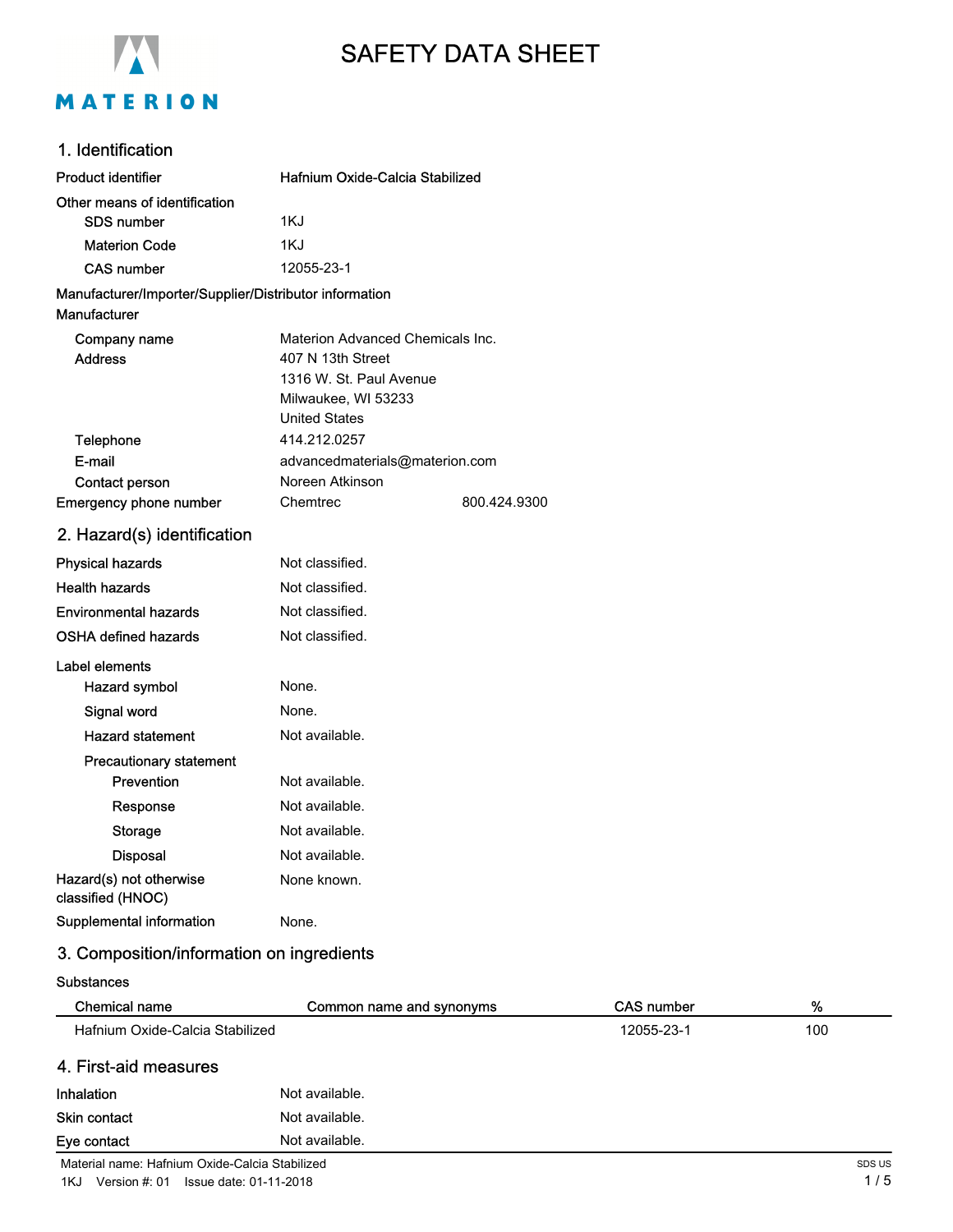| Ingestion                                                                 | Not available.  |
|---------------------------------------------------------------------------|-----------------|
| Most important                                                            | Not available.  |
| symptoms/effects, acute and                                               |                 |
| delayed                                                                   |                 |
| 5. Fire-fighting measures                                                 |                 |
| Suitable extinguishing media                                              | Not available.  |
| Unsuitable extinguishing media                                            | Not available.  |
| Specific hazards arising from<br>the chemical                             | Not applicable. |
| Special protective equipment<br>and precautions for firefighters          | Not available.  |
|                                                                           |                 |
| 6. Accidental release measures                                            |                 |
| Personal precautions, protective<br>equipment and emergency<br>procedures | Not available.  |
| Methods and materials for<br>containment and cleaning up                  | Not available.  |
| <b>Environmental precautions</b>                                          | Not available.  |
| 7. Handling and storage                                                   |                 |
| Precautions for safe handling                                             | Not available.  |
| Conditions for safe storage,<br>including any incompatibilities           | Not available.  |

## 8. Exposure controls/personal protection

### Occupational exposure limits

| <b>US. ACGIH Threshold Limit Values</b><br><b>Material</b>                                   | Type                                                       | Value          |  |
|----------------------------------------------------------------------------------------------|------------------------------------------------------------|----------------|--|
| Hafnium Oxide-Calcia<br>Stabilized (CAS<br>12055-23-1)                                       | <b>TWA</b>                                                 | $0.5$ mg/m $3$ |  |
| US. NIOSH: Pocket Guide to Chemical Hazards                                                  |                                                            |                |  |
| <b>Material</b>                                                                              | Type                                                       | Value          |  |
| Hafnium Oxide-Calcia<br>Stabilized (CAS<br>12055-23-1)                                       | TWA                                                        | $0.5$ mg/m $3$ |  |
| <b>Biological limit values</b>                                                               | No biological exposure limits noted for the ingredient(s). |                |  |
| Appropriate engineering controls                                                             | Not available.                                             |                |  |
| Individual protection measures, such as personal protective equipment<br>Eye/face protection | Not available.                                             |                |  |
| Skin protection<br>Hand protection<br>Other                                                  | Not available.<br>Not available.                           |                |  |
| <b>Respiratory protection</b>                                                                | Not available.                                             |                |  |
| <b>Thermal hazards</b>                                                                       | Not available.                                             |                |  |
| 9. Physical and chemical properties                                                          |                                                            |                |  |
| Appearance                                                                                   |                                                            |                |  |
| <b>Physical state</b>                                                                        | Solid.                                                     |                |  |
| Form                                                                                         | Not available.                                             |                |  |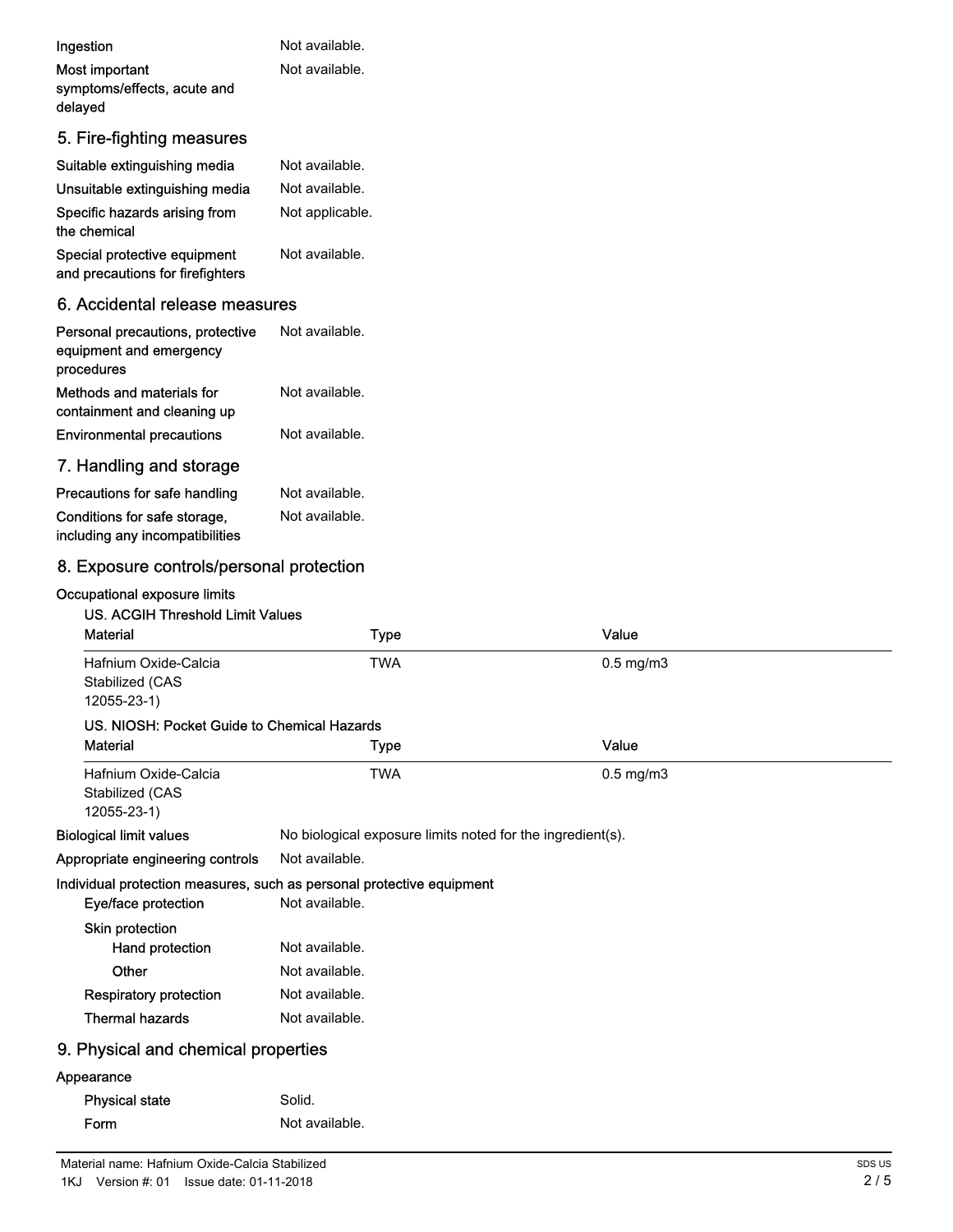| Color                                             | Not available.      |
|---------------------------------------------------|---------------------|
| Odor                                              | Not available.      |
| Odor threshold                                    | Not available.      |
| рH                                                | Not available.      |
| Melting point/freezing point                      | Not available.      |
| Initial boiling point and boiling<br>range        | Not available.      |
| <b>Flash point</b>                                | Not available.      |
| <b>Evaporation rate</b>                           | Not available.      |
| Flammability (solid, gas)                         | Not available.      |
| Upper/lower flammability or explosive limits      |                     |
| <b>Flammability limit - lower</b><br>$(\%)$       | Not available.      |
| <b>Flammability limit - upper</b><br>(%)          | Not available.      |
| Explosive limit - lower (%)                       | Not available.      |
| Explosive limit - upper (%)                       | Not available.      |
| Vapor pressure                                    | 399.97 kPa at 25 °C |
| <b>Vapor density</b>                              | Not available.      |
| <b>Relative density</b>                           | Not available.      |
| Solubility(ies)<br>Solubility (water)             | Not available.      |
| <b>Partition coefficient</b><br>(n-octanol/water) | Not available.      |
| <b>Auto-ignition temperature</b>                  | Not available.      |
| Decomposition temperature                         | Not available.      |
| Viscosity                                         | Not available.      |
| Other information<br>Molecular formula            | HfO2                |
| 10. Stability and reactivity                      |                     |
| <b>Reactivity</b>                                 | Not available.      |
| <b>Chemical stability</b>                         | Not available.      |
| Possibility of hazardous<br>reactions             | Not available.      |
| Conditions to avoid                               | Not available.      |
| Incompatible materials                            | Not available.      |
| <b>Hazardous decomposition</b><br>products        | Not available.      |
| 11. Toxicological information                     |                     |
| Information on likely routes of exposure          |                     |

| <b>INTERNATIONAL ORIGINAL INC.</b> TO GENERAL CHANGE                               |                |
|------------------------------------------------------------------------------------|----------------|
| Inhalation                                                                         | Not available. |
| <b>Skin contact</b>                                                                | Not available. |
| Eye contact                                                                        | Not available. |
| Ingestion                                                                          | Not available. |
| Symptoms related to the<br>physical, chemical and<br>toxicological characteristics | Not available. |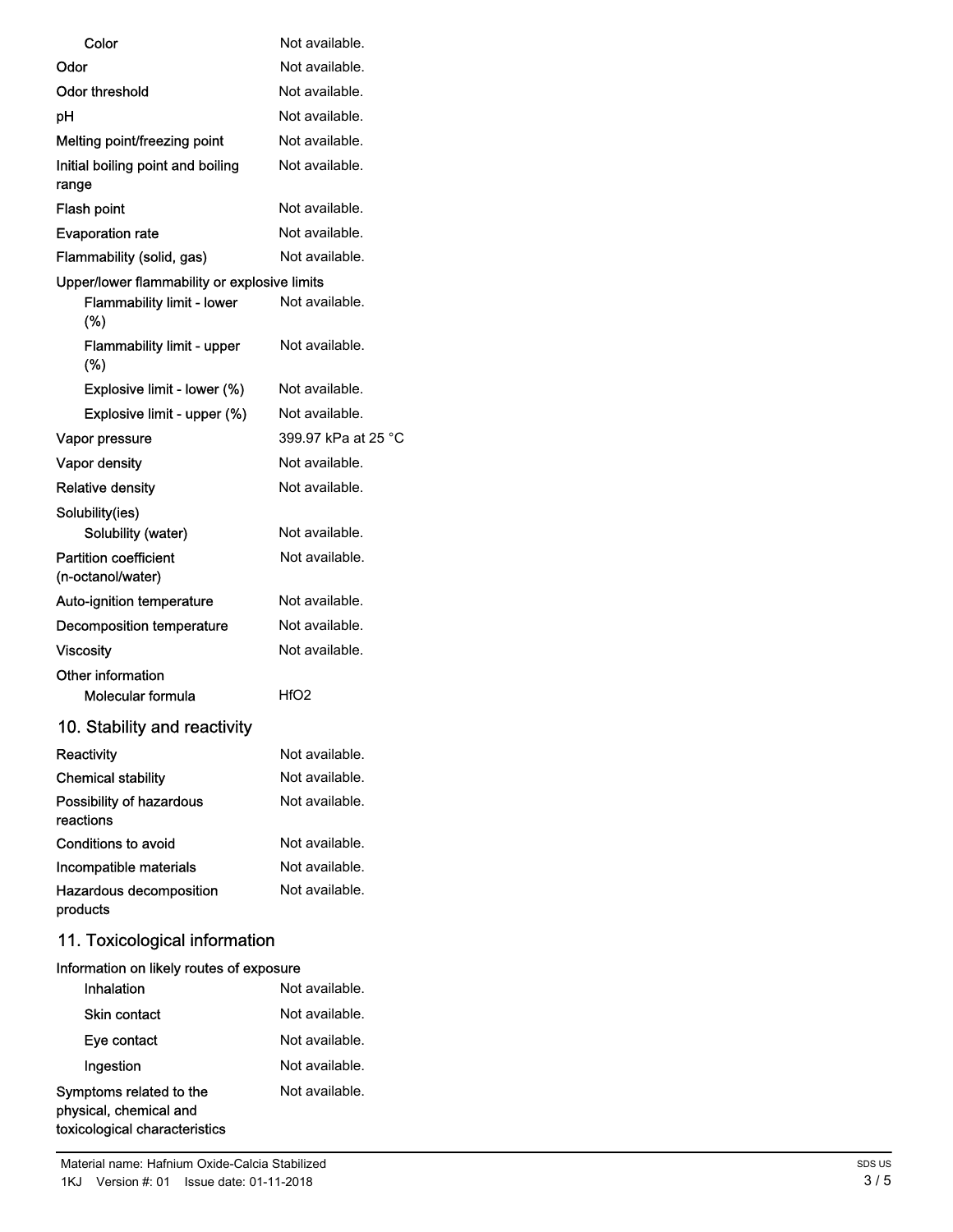| Information on toxicological effects                             |                                                                |  |
|------------------------------------------------------------------|----------------------------------------------------------------|--|
| <b>Acute toxicity</b>                                            | Not available.                                                 |  |
| Skin corrosion/irritation                                        | Not available.                                                 |  |
| Serious eye damage/eye<br>irritation                             | Not available.                                                 |  |
| Respiratory or skin sensitization                                |                                                                |  |
| Respiratory sensitization                                        | Not available.                                                 |  |
| Skin sensitization                                               | Not available.                                                 |  |
| Germ cell mutagenicity                                           | Not available.                                                 |  |
| Carcinogenicity                                                  |                                                                |  |
| IARC Monographs. Overall Evaluation of Carcinogenicity           |                                                                |  |
| Not listed.                                                      |                                                                |  |
|                                                                  | OSHA Specifically Regulated Substances (29 CFR 1910.1001-1050) |  |
| Not regulated.                                                   |                                                                |  |
| Not listed.                                                      | US. National Toxicology Program (NTP) Report on Carcinogens    |  |
| Reproductive toxicity                                            | Not available.                                                 |  |
| Specific target organ toxicity -                                 | Not available.                                                 |  |
| single exposure                                                  |                                                                |  |
| Specific target organ toxicity -<br>repeated exposure            | Not available.                                                 |  |
| Aspiration hazard                                                | Not available.                                                 |  |
| 12. Ecological information                                       |                                                                |  |
| Ecotoxicity                                                      | No ecotoxicity data noted for the ingredient(s).               |  |
| Persistence and degradability                                    | Not available.                                                 |  |
| <b>Bioaccumulative potential</b>                                 | Not available.                                                 |  |
| Mobility in soil                                                 | Not available.                                                 |  |
| Other adverse effects                                            | Not available.                                                 |  |
| 13. Disposal considerations                                      |                                                                |  |
| <b>Disposal instructions</b>                                     | Not available.                                                 |  |
| Waste from residues / unused<br>products                         | Not available.                                                 |  |
| <b>Contaminated packaging</b>                                    | Not available.                                                 |  |
| 14. Transport information                                        |                                                                |  |
| <b>DOT</b>                                                       |                                                                |  |
| Not regulated as dangerous goods.                                |                                                                |  |
| <b>IATA</b>                                                      |                                                                |  |
| Not regulated as dangerous goods.                                |                                                                |  |
| <b>IMDG</b>                                                      |                                                                |  |
| Not regulated as dangerous goods.                                |                                                                |  |
| 15. Regulatory information                                       |                                                                |  |
| US federal regulations                                           |                                                                |  |
|                                                                  | TSCA Section 12(b) Export Notification (40 CFR 707, Subpt. D)  |  |
| Not regulated.<br>CERCLA Hazardous Substance List (40 CFR 302.4) |                                                                |  |
| Not listed.                                                      |                                                                |  |